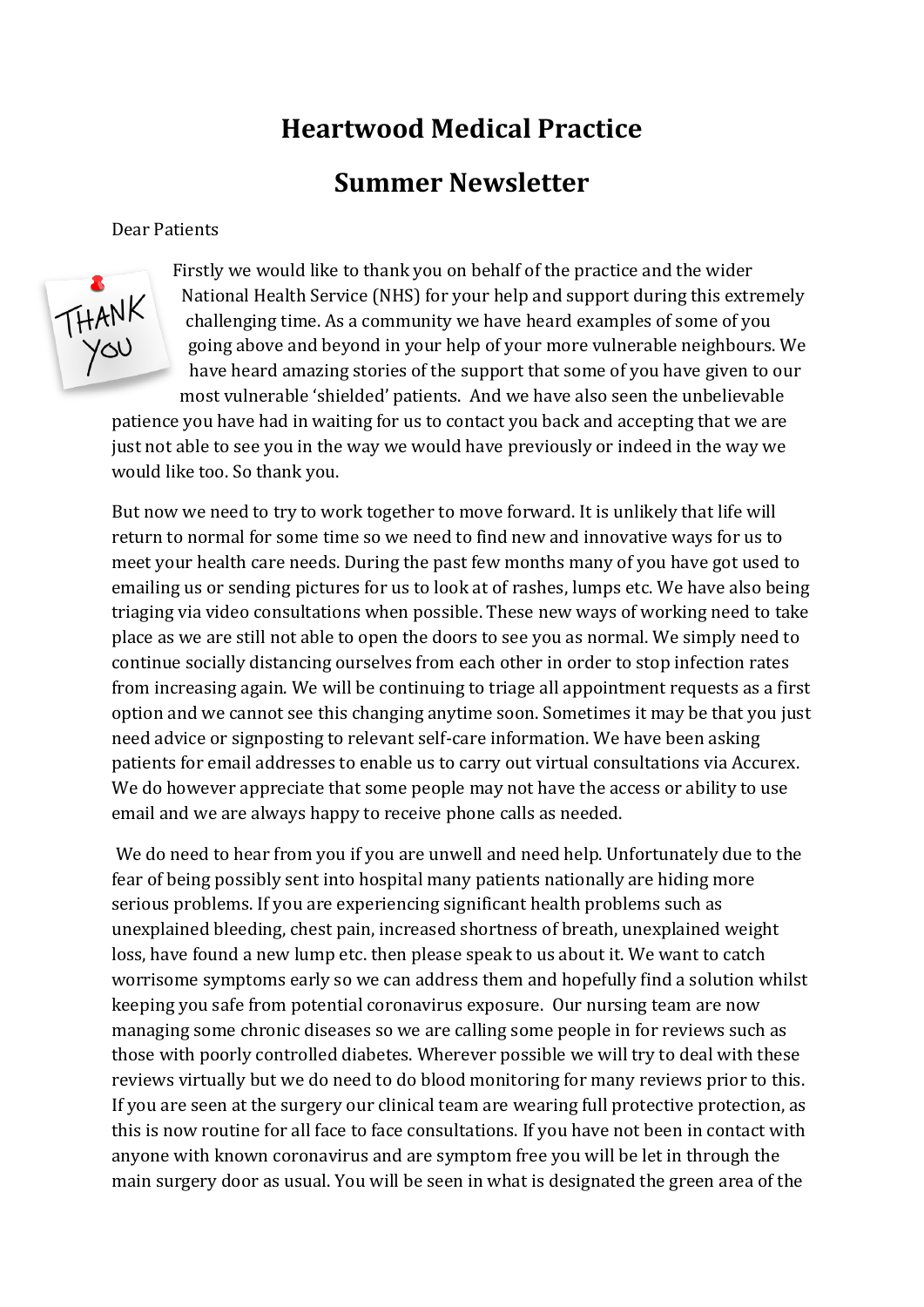building. If you are very vulnerable and in the shielded group you will be asked to book an appointment at the recently closed Overseal Surgery, as we are using this as a "safe hub", away from everyone else, which is only used to see shielded patients.

We have been asked to try to ensure women are still coming in for their cervical screening when invited in (especially those who have had previous abnormalities). We also need to ensure children are still being brought in for their routine vaccinations. Other infections are not going away either and your child may be more susceptible to complications if they do not have these as normal. We have re-started contraceptive services so can now restart giving depo provera injections and implant management. We have also resumed giving vitamin B12 and testosterone injections. We are, however, still unable to do ear syringing but will inform you when we can resume these services, we are currently adding patients to a waiting list.

The coronavirus epidemic brought in new ways of working and put a greater emphasis on digital consultations, and with this in mind we wish to bring to your attention the alternative ways in which you can contact the practice for any routine health issues you may have:-

## ➢ **Airmid –App – links to our clinical System**

The Airmid app is all you need to manage your medication, appointments and medical record. There is no need to contact the surgery to use Airmid, if you already use SystmOnline you can use the same user name and password you already have. New users can follow the NHS Log in self- registration service.

To register go to either:

- •Apple App Store or
- •Android- Google play

| ®                  | No Service 学<br>11:35       |
|--------------------|-----------------------------|
|                    | O<br><b>Patient Record</b>  |
|                    | A<br><b>Consultations</b>   |
|                    | <b>Problems</b><br>K        |
|                    | Allergies                   |
| <b>Chairmanna</b>  | <b>Care Plan</b>            |
| Password           | Coded Info                  |
| Log in             | Communications              |
| Forgotten Password | <b>Drug Sensitivities</b>   |
|                    | <b>Incoming Referrals</b>   |
|                    | <b>Issued Prescriptions</b> |
|                    | Letters                     |
|                    | ē                           |

### ➢ **NHS SystmOnline**

Currently 38.9% of our patients are registered for online services. We recommend this for ease of ordering prescriptions and when allowed to resume, make appointments online.



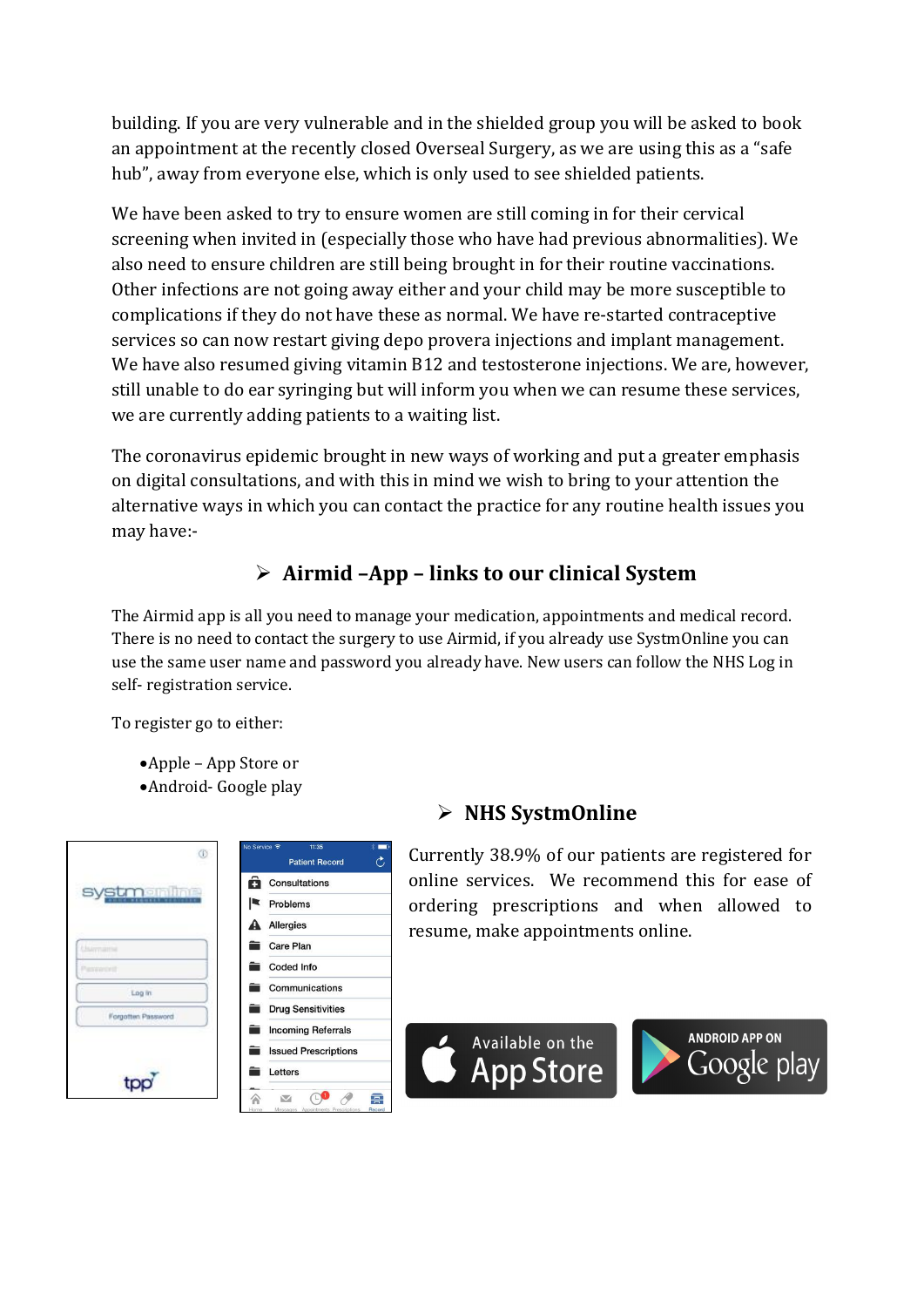### ➢ **NHS App & Patients Know Best**

The NHS app is the official public facing app to access existing patient online services with a new symptom checker, as well as enabling patients to set organ donation and Data Opt Out preferences. For further information please follow the links below:-

<https://systmonline.tpp-uk.com/help/help.html>

#### **Face Covering:**

If you have been invited to attend the practice by one of our clinical team:

- You must wear a face covering that covers your nose and mouth
- Please don't wear gloves
- If possible please attend your appointment alone, both carers and parents of children can attend but will be screened.
- Patients will be seated 2m apart in our waiting area; arrows are for guidance on the floor for direction to reception.
- Hand sanitisers are available and should be used by all patients visiting the practice.

#### **Weight gain during lockdown**

Many of us have gained weight over the past few months and during lockdown as both gyms and swimming pools have been closed. We would like to remind you of the fantastic countryside we have around us with many walking, cycling and running trails which cover a vast area of both Derbyshire and Leicestershire. Keeping active by taking regular exercise can really improve both physical and mental health,

and also reduce the risk of developing major illnesses such as heart disease, stroke and diabetes. However most of all physical exercise can really improve your quality of life, it is so easy to go a walk but keep to the social distancing rules and even just saying hello to other people can make you feel better!

The Government have now announced a new obesity strategy to get the nation fit and healthy, which will also protect you against Covid19 whilst also protecting the NHS.

The aim is:

- To ban TV and online adverts for food high in fat, sugar and salt before 9pm
- End deals of "buy one get one free" on unhealthy foods
- Calories to be displayed on all menu's when eating out
- A new campaign to help people lose weight, get active and eat better